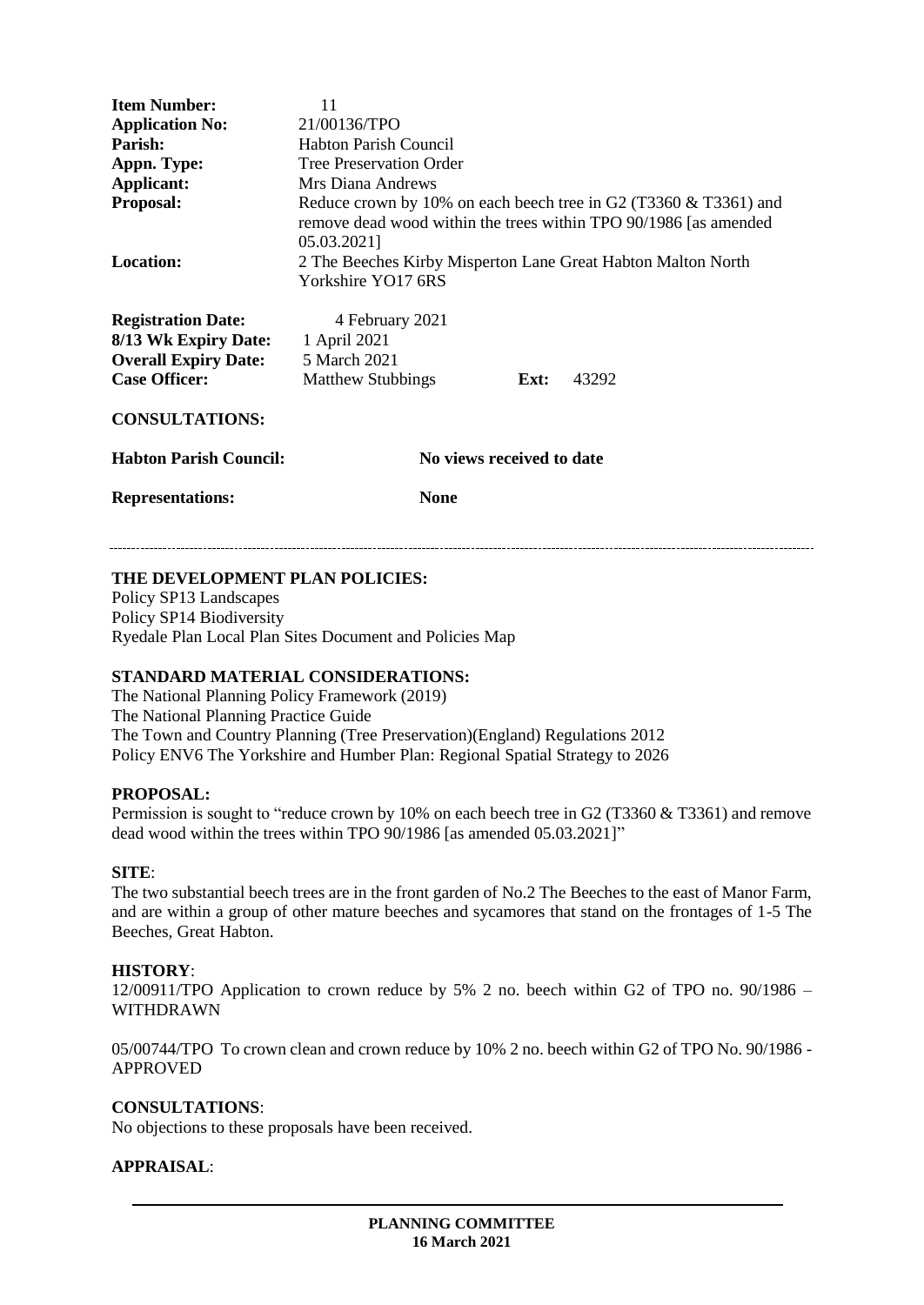The main considerations in determining this application are:-

- Would the proposed pruning work be acceptable in terms of the amenity value of the trees?; and
- Would the proposal have an adverse impact on the long-term health of the trees?

The intention of the proposal is to prevent a potential nuisance as the outer limbs further elongate and may potentially cause damage to the property's roof in windy conditions, and to remove dead limbs to prevent them from becoming detached under the same weather conditions. As these trees can be described as being in the category of 'mature/over-mature' only light pruning would be considered to be acceptable to sustain their health. The applicant does not require prior consent from the local authority to remove dead wood, however for transparency and completeness the proposal still includes reference to removal of dead wood.

Permission was originally sought to "Reduce crown by 10% on each beech tree in G2 (3360 & 3361), remove dead wood and a large branch of 3361 hanging over the property" however the removal of the large branch growing towards the property would have resulted in an unacceptable large wound (around 35cm diameter) which would have been detrimental to the health of the tree. The applicant thus amended the proposal to exclude the large branch removal which is in keeping with arboricultural best practice.

The trees have reasonable health and form and no obvious visible defects. No fungal fruiting bodies were seen. The prescribed 10% crown reduction is not intended to reduce the overall dimensions of the tree by that amount, but merely to shorten the offending limbs by that amount. Since the tree had approved crown reduction work carried out in 2005 it has recovered well. It is considered that the proposal will remove regrowth and will help restore symmetry to the overall appearance of the trees without affecting their health and amenity value. The 10% reduction proposed in this application is slightly more than the 5% approved in 2005 therefore it is recommended that maximum wound size should not exceed 45mm diameter to ensure that work does not create excessively large wounds.

## **CONCLUSION**

The proposed work is not expected to be detrimental to the health or amenity of the trees. I therefore recommend that the application is approved in accordance with the proposed tree work specifications with the identified conditions it is considered that the works are acceptable in relation to prudent tree management.

# **RECOMMENDATION:**

1 Pruning cuts for 10% reduction of branches from the outer extent of the crown should be taken at suitable growing points and no wound should exceed [45]mm in diameter.

Reason: Reduction condition - to maintain the shape and character of the tree and to adhere to good arboricultural practice.

- 2 Prior consent from the local authority is not required to remove dead wood.
- 3 All works to be undertaken in accordance with British Standards BS 3998:2010 (Tree Works) by a suitably qualified and insured arborist.

Reason: Tree Work Condition - To comply with good practice and ensure that the work is undertaken in a competent manner

4 The works for which consent is hereby granted shall be completed before the expiration of two years from the date of this decision. If works are not completed within that timeframe then a new application for tree works will need to be submitted to the Planning Authority.

Reason: 2-Years Timescale - to reduce future uncertainty with regards to authorised tree work and to limit the time during which the local authority would need to monitor progress.